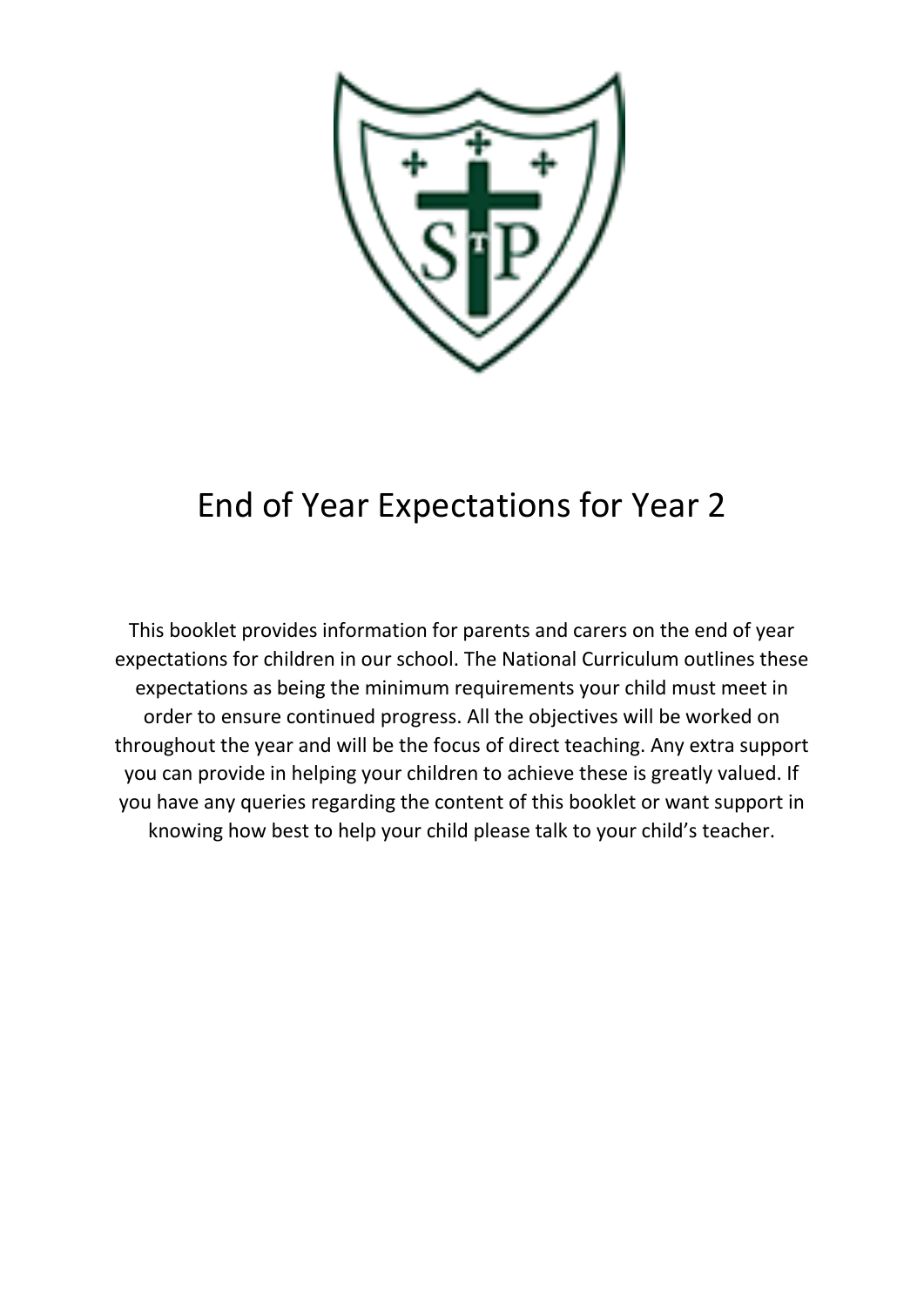# **Reading**

#### **Reading: Word Reading**

- continue to apply phonic knowledge and skills as the route to decode words until automatic decoding has become embedded and reading is fluent
- read accurately by blending the sounds in words that contain the graphemes taught so far, especially recognising alternative sounds for graphemes
- read accurately words of two or more syllables that contain the same graphemes as above
- read words containing common suffixes
- read further common exception words, noting unusual correspondences between spelling and sound and where these occur in the word
- read most words quickly and accurately, without overt sounding and blending, when they have been frequently encountered
- read aloud books closely matched to their improving phonic knowledge, sounding out unfamiliar words accurately, automatically and without undue hesitation
- re-read these books to build up their fluency and confidence in word reading.

#### **Reading: Comprehension**

- Develop pleasure in reading, motivation to read, vocabulary and
- understanding by:
- listening to, discussing and expressing views about a wide range of contemporary and classic poetry, stories and non-fiction at a level beyond that at which they can read independently
- discussing the sequence of events in books and how items of information are related
- becoming increasingly familiar with and retelling a wider range of stories, fairy stories and traditional tales
- being introduced to non-fiction books that are structured in different ways
- recognising simple recurring literary language in stories and poetry
- discussing and clarifying the meanings of words, linking new meanings to known vocabulary
- discussing their favourite words and phrases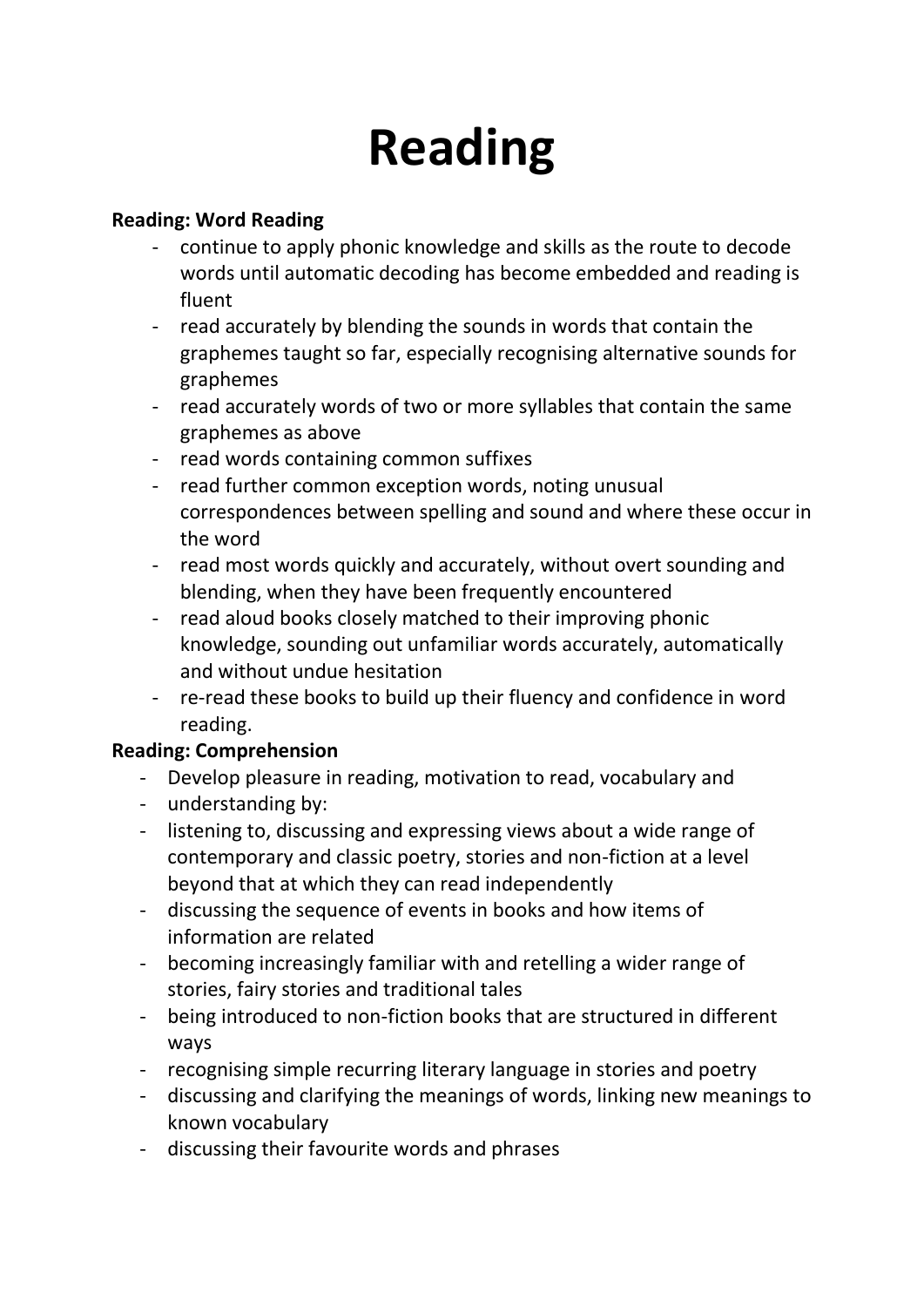- continuing to build up a repertoire of poems learnt by heart, appreciating these and reciting some, with appropriate intonation to make the meaning clear
- Understand both the books that they can already read accurately and fluently and those that they listen to by:
- drawing on what they already know or on background information and vocabulary provided by the teacher
- checking that the text makes sense to them as they read and correcting inaccurate reading
- making inferences on the basis of what is being said and done
- answering and asking questions
- predicting what might happen on the basis of what has been read so far
- participate in discussion about books, poems and other works that are read to them and those that they can read for themselves, taking turns and listening to what others say
- explain and discuss their understanding of books, poems and other material, both those that they listen to and those that they read for themselves.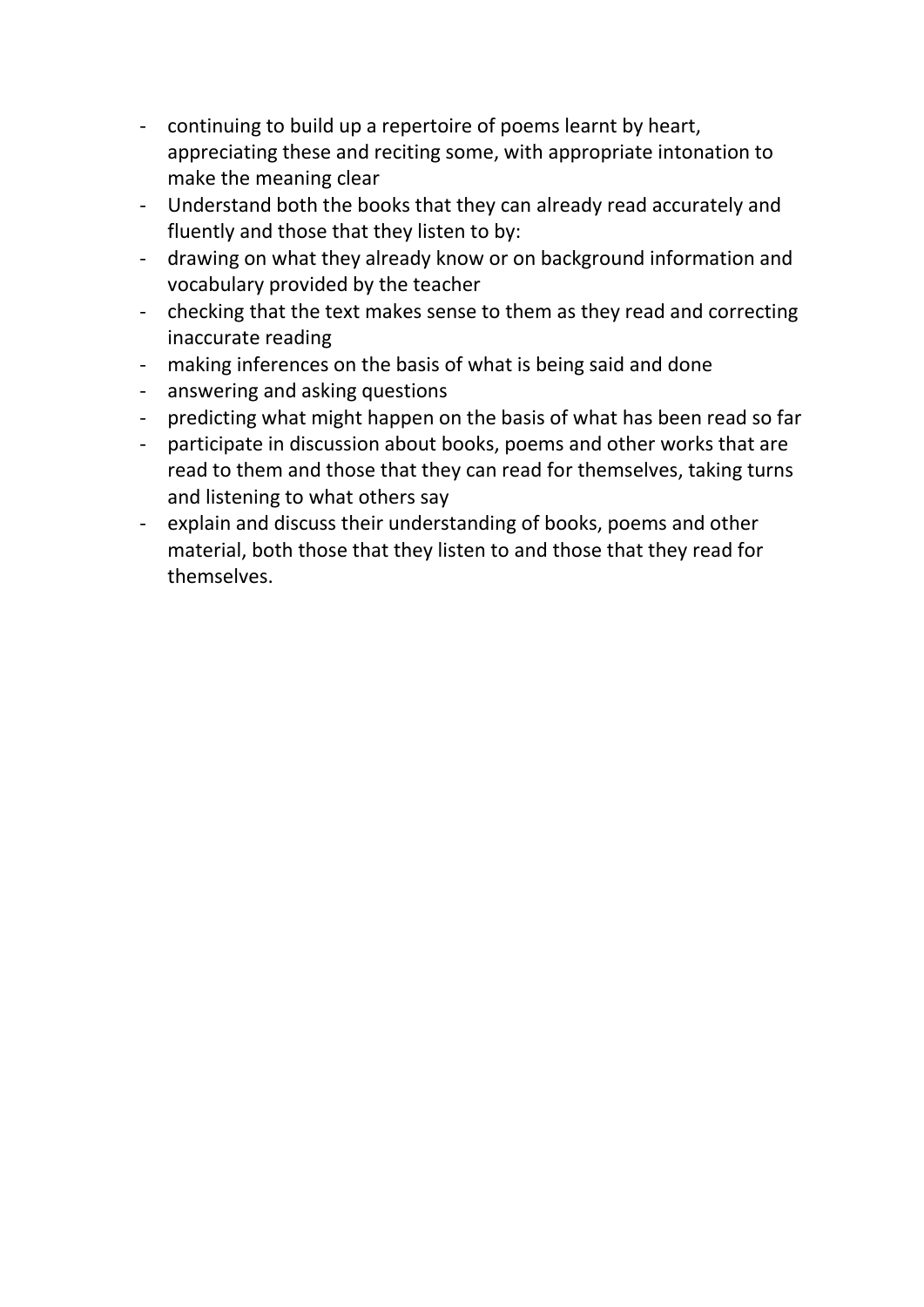## Writing

#### **Writing: Transcription**

Spell by:

- segmenting spoken words into phonemes and representing these by graphemes, spelling many correctly
- learning new ways of spelling phonemes for which one or more spellings are already known, and learn some words with each spelling, including a few common homophones
- learning to spell common exception words
- learning to spell more words with contracted forms
- learning the possessive apostrophe (singular) [for example, the girl's book]
- distinguishing between homophones and near-homophones
- add suffixes to spell longer words, including –ment, –ness, –ful, –less, ly
- apply spelling rules and guidance, as listed in English Appendix 1
- write from memory simple sentences dictated by the teacher that include words using the GPCs, common exception words and punctuation taught so far.

#### **Writing: Handwriting & Presentation**

- form lower-case letters of the correct size relative to one another
- start using some of the diagonal and horizontal strokes needed to join letters and understand which letters, when adjacent to one another, are best left unjoined
- write capital letters and digits of the correct size, orientation and relationship to one another and to lower case letters
- use spacing between words that reflects the size of the letters.
- **Writing: Composition**
- Develop positive attitudes towards and stamina for writing by:
- writing narratives about personal experiences and those of others (real and fictional)
- writing about real events
- writing poetry
- writing for different purposes
- Consider what they are going to write before beginning by: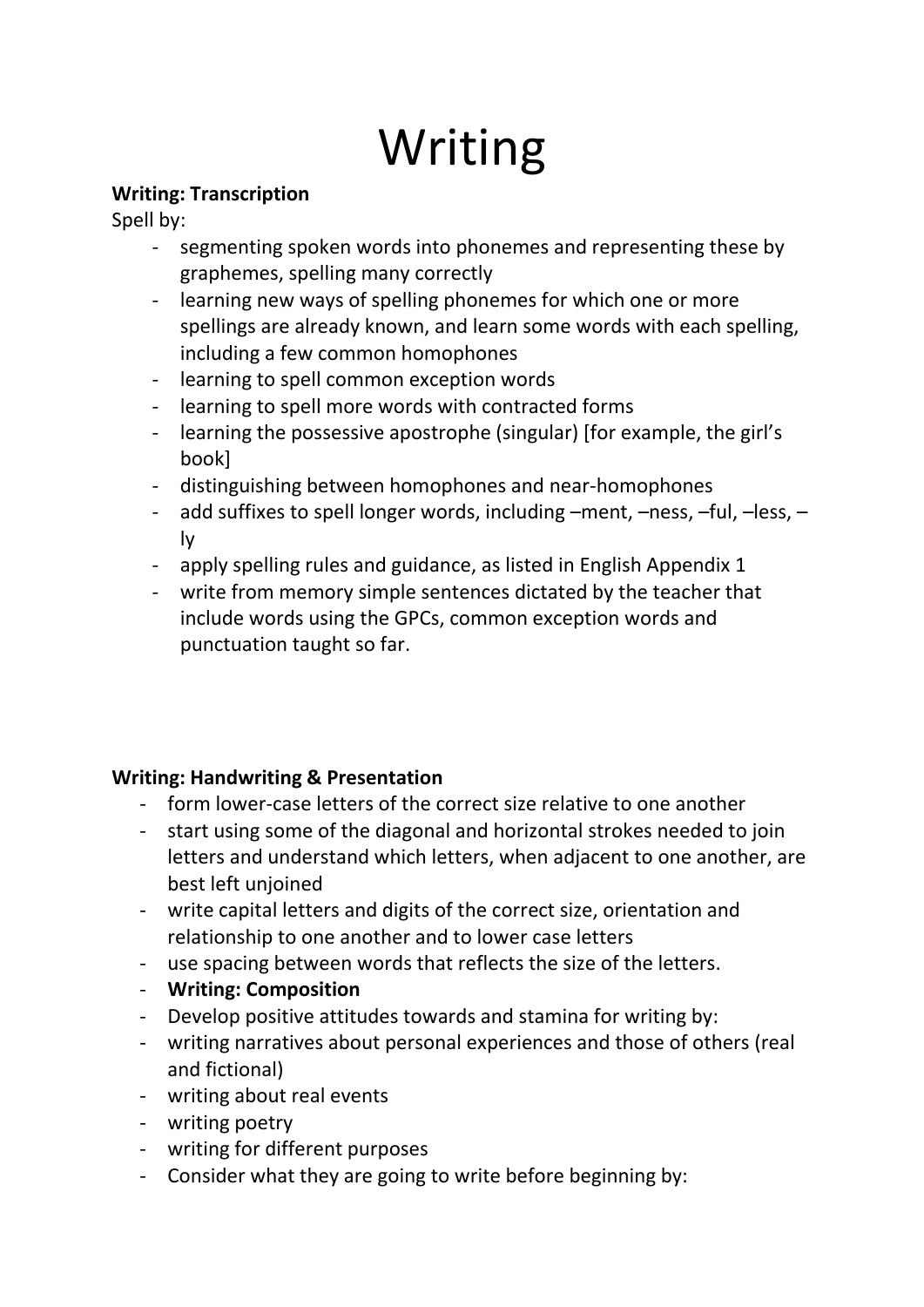- planning or saying out loud what they are going to write about
- writing down ideas and/or key words, including new vocabulary
- encapsulating what they want to say, sentence by sentence
- Make simple additions, revisions and corrections to their own writing by:
- evaluating their writing with the teacher and other pupils
- re-reading to check that their writing makes sense and that verbs to indicate time are used correctly and consistently, including verbs in the continuous form
- proof-reading to check for errors in spelling, grammar and punctuation [for example, ends of sentences punctuated correctly]
- read aloud what they have written with appropriate intonation to make the meaning clear.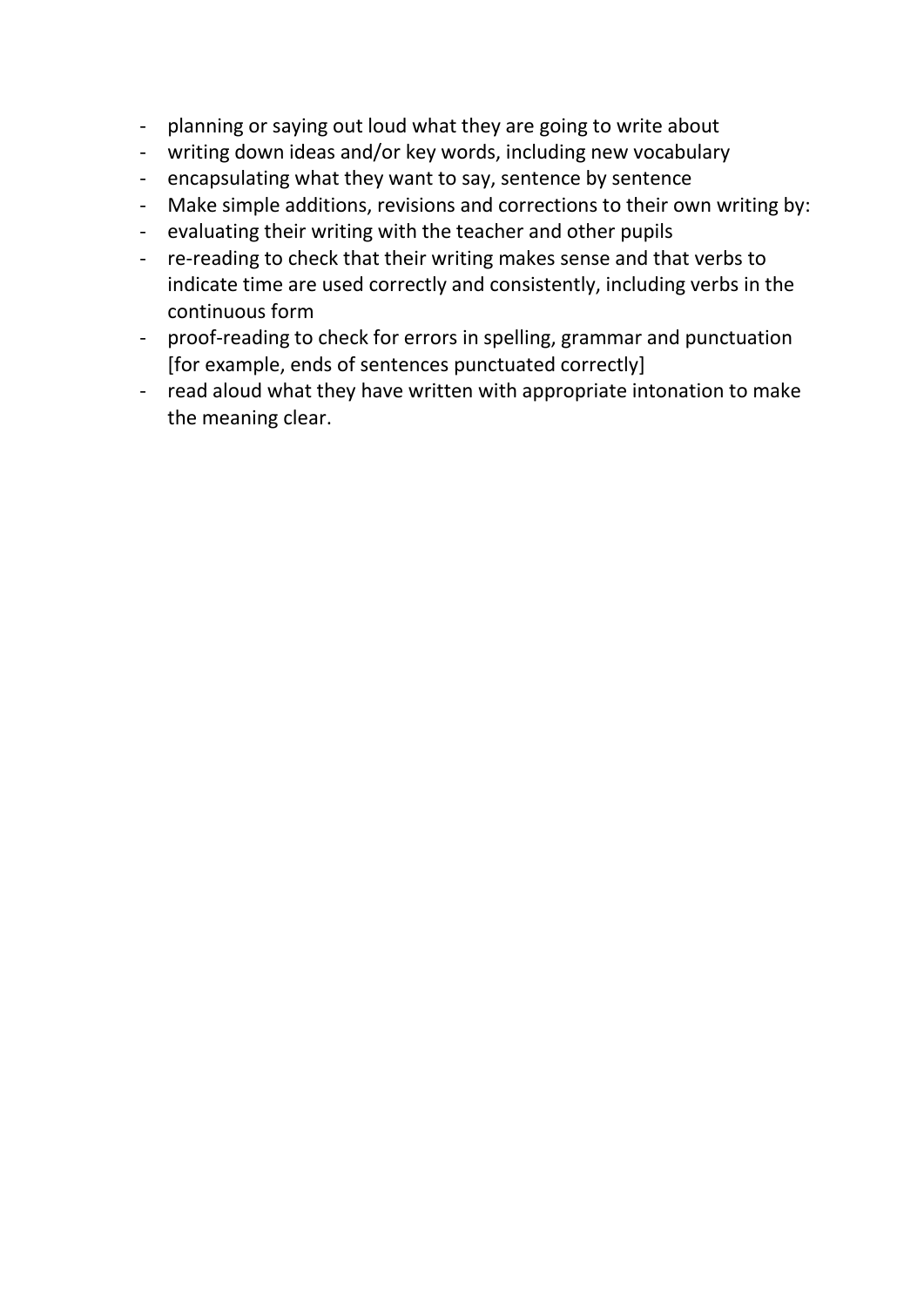## **SPAG**

#### **Spellings**

Door,floor,poor,because,find,kind,mind,behind,child,children,wild,climb,most, only,both,old,cold,gold,hold,told,every,great,break,steak,pretty,beautiful,after ,fast,last,past,father,class,grass,pass,plant,path,bath,hour,move,prove,improve ,sure,sugar,eye,could,should,would,who,whole,any,many,clothes,busy,people, water,again,half,money,Mr,Mrs,parents,Christmas,everybody,even

#### **Writing: Vocabulary, Grammar & Punctuation**

- Develop their understanding of the concepts set out in English Appendix 2 by:
- learning how to use both familiar and new punctuation correctly (see English Appendix 2), including full stops, capital letters, exclamation marks, question marks, commas for lists and apostrophes for contracted forms and the possessive (singular)
- Learn how to use:
- sentences with different forms: statement, question, exclamation, command
- expanded noun phrases to describe and specify [for example, the blue butterfly]
- the present and past tenses correctly and consistently including the progressive form
- subordination (using when, if, that, or because) and co-ordination (using or, and, or but)
- grammar for year 2 in English Appendix 2
- some features of written Standard English
- use and understand the grammatical terminology in English Appendix 2 in discussing their writing.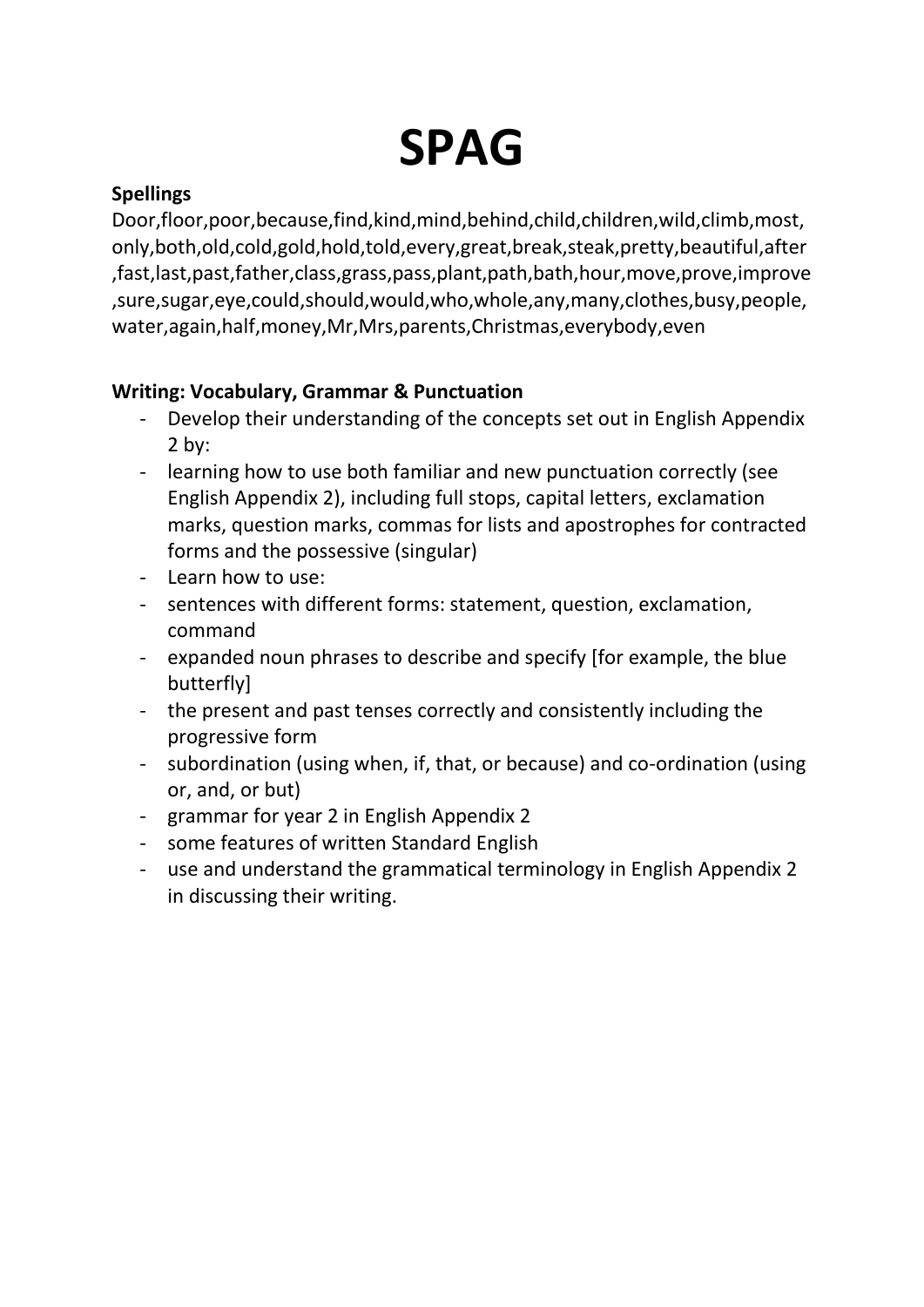### Mathematics

#### **Number: Number & Place Value**

- count in steps of 2, 3, and 5 from 0, and in tens from any number, forward and backward
- recognise the place value of each digit in a two-digit number (tens, ones)
- identify, represent and estimate numbers using different representations, including the number line
- compare and order numbers from 0 up to 100; use <, > and = signs
- read and write numbers to at least 100 in numerals and in words
- use place value and number facts to solve problems.
- **Number: Addition & Subtraction**
- Solve problems with addition and subtraction:
- using concrete objects and pictorial representations, including those involving numbers, quantities and measures
- applying their increasing knowledge of mental and written methods
- recall and use addition and subtraction facts to 20 fluently, and derive and use related facts up to 100
- Add and subtract numbers using concrete objects, pictorial representations, and mentally, including:
- a two-digit number and ones
- a two-digit number and tens
- two two-digit numbers
- adding three one-digit numbers
- show that addition of two numbers can be done in any order (commutative) and subtraction of one number from another cannot
- recognise and use the inverse relationship between addition and subtraction and use this to check calculations and solve missing number problems.

#### **Number: Multiplication & Division**

- recall and use multiplication and division facts for the 2, 5 and 10 multiplication tables, including recognising odd and even numbers
- calculate mathematical statements for multiplication and division within the multiplication tables and write them using the multiplication (Χ), division  $(x)$  and equals  $(=)$  signs
- show that multiplication of two numbers can be done in any order (commutative) and division of one number by another cannot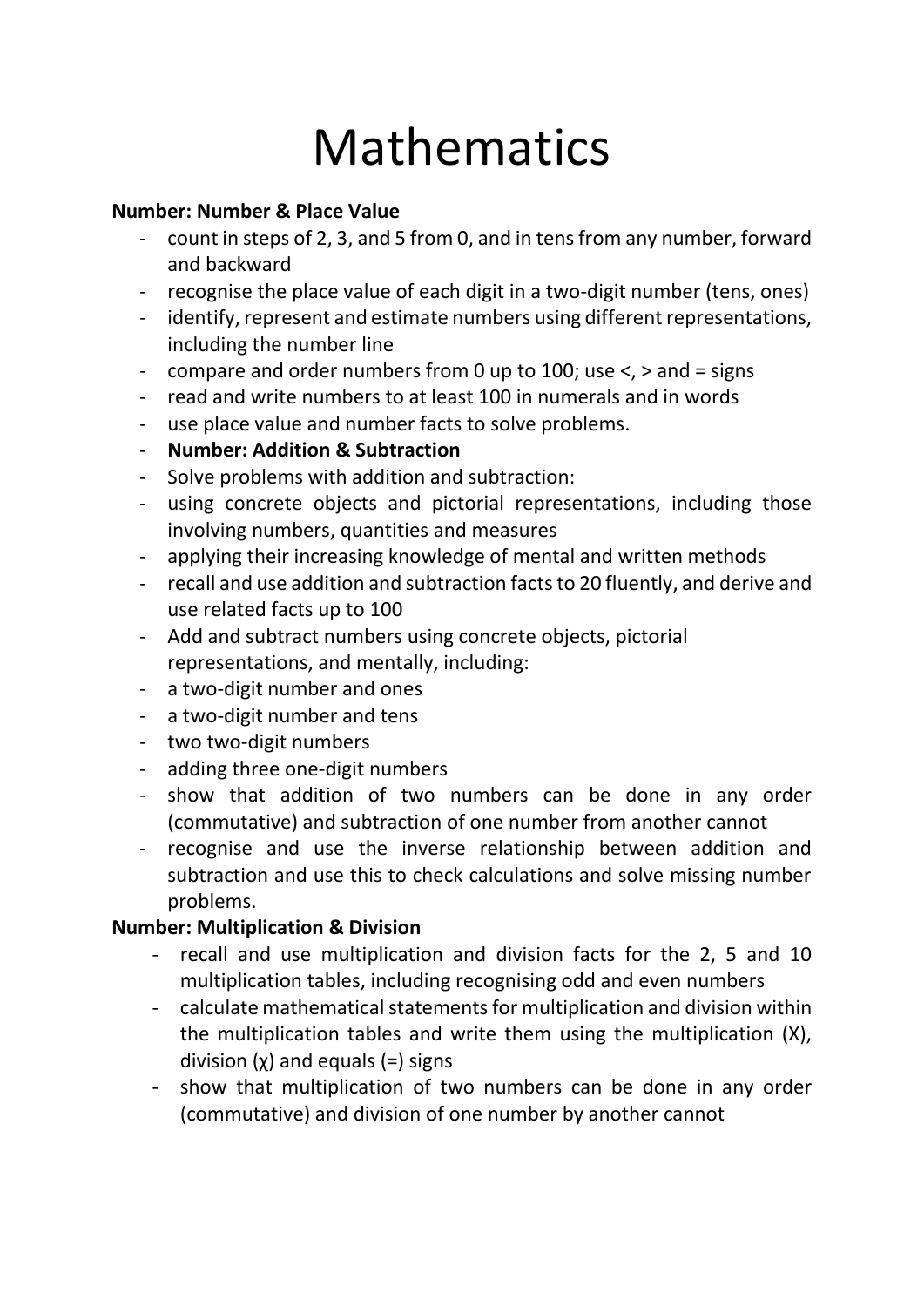- solve problems involving multiplication and division, using materials, arrays, repeated addition, mental methods, and multiplication and division facts, including problems in contexts.

#### **Number: Fractions**

- recognise, find, name and write fractions 1/3, 1/4, 2/4, and 3/4 of a length, shape, set of objects or quantity
- write simple fractions for example,  $1/2$  of  $6 = 3$  and recognise the equivalence of 2/4 and 1/2

#### **Measurement**

- choose and use appropriate standard units to estimate and measure length/height in any direction (m/cm); mass (kg/g); temperature (°C); capacity (litres/ml) to the nearest appropriate unit, using rulers, scales, thermometers and measuring vessels
- compare and order lengths, mass, volume/capacity and record the results using  $>$ ,  $<$  and  $=$
- recognise and use symbols for pounds (£) and pence (p); combine amounts to make a particular value
- find different combinations of coins that equal the same amounts of money
- solve simple problems in a practical context involving addition and subtraction of money of the same unit, including giving change
- compare and sequence intervals of time
- tell and write the time to five minutes, including quarter past/to the hour and draw the hands on a clock face to show these times
- know the number of minutes in an hour and the number of hours in a day.

#### **Geometry: Properties of Shapes**

- identify and describe the properties of 2-D shapes, including the number of sides and line symmetry in a vertical line
- identify and describe the properties of 3-D shapes, including the number of edges, vertices and faces
- identify 2-D shapes on the surface of 3-D shapes, [for example, a circle on a cylinder and a triangle on a pyramid]
- compare and sort common 2-D and 3-D shapes and everyday objects.

#### **Geometry: Position & Direction**

- order and arrange combinations of mathematical objects in patterns and sequences
- use mathematical vocabulary to describe position, direction and movement, including movement in a straight line and distinguishing